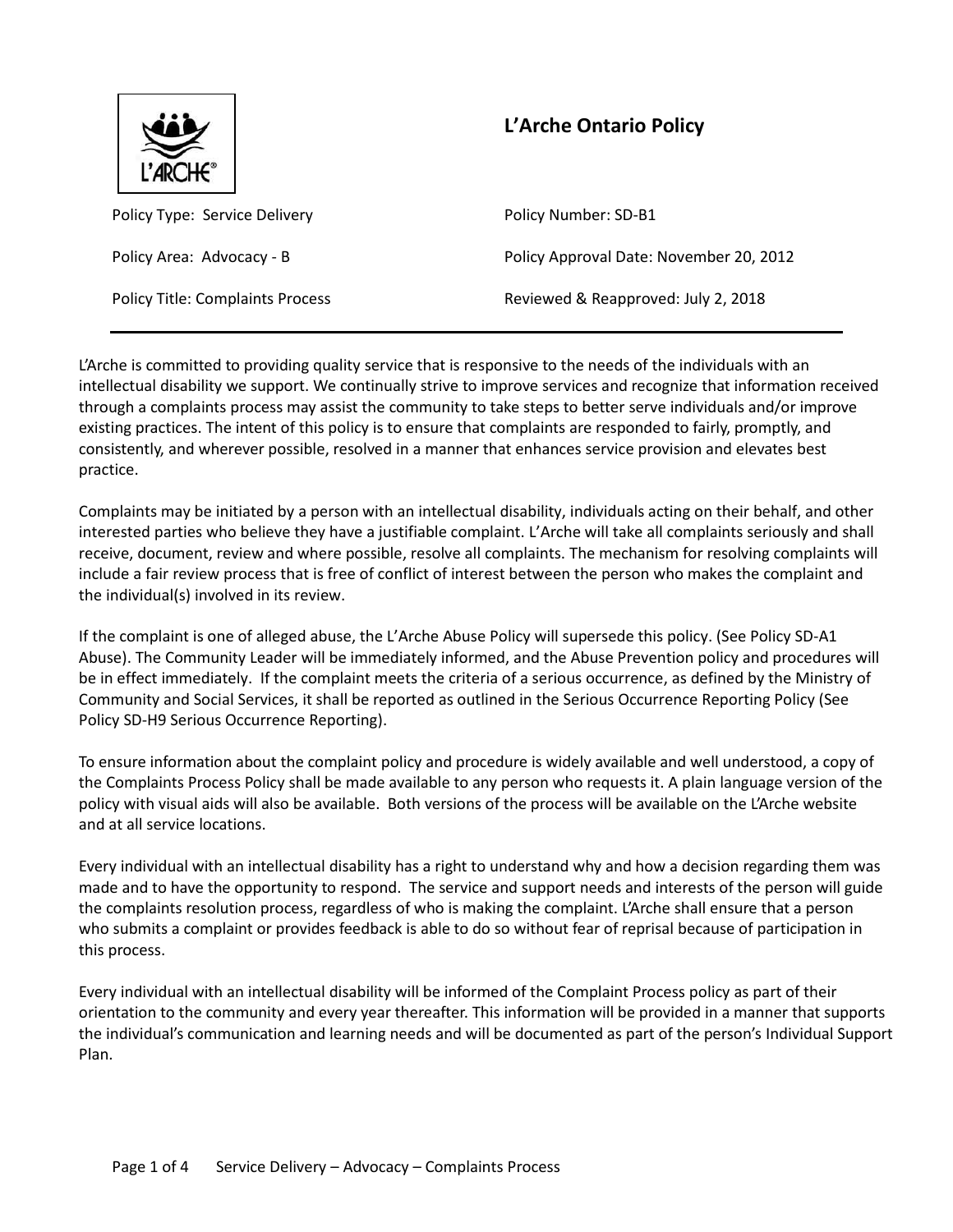## **Definitions**

**Complaint:** An expression of dissatisfaction related to the services and/or supports that are provided by L'Arche. Complaints may come as a result of unresolved problems or concerns.

**Concern:** An on-going issue that engages a person's attention, interest or care and that affects a person's welfare or happiness. A concern may require help from someone to resolve.

**Problem:** A situation or matter that presents difficulty affecting to day-to-day living but can be readily resolved and may be a one-time issue.

## **Potential Outcomes**

L'Arche may respond after reviewing a complaint with:

- An explanation
- Provision of a service
- A change of the initial decision
- Confirmation of the original decision
- Additional training for personnel
- A change in operational best practice
- A change or revision of community policy or procedure
- Another appropriate outcome

#### **Procedure**

The Complaints Process is prefaced with an understanding and expectation that an individual with an intellectual disability, or those acting on their behalf, will attempt to resolve complaints informally with the person(s) directly involved, when possible and appropriate. Informal resolution which requires supports will be documented on an Incident Report and forwarded appropriately. Documentation is not required if the person resolves the situation on his/her own.

For a specific complaint to be well understood and addressed, it needs to be documented. It is understandable however, that initially a complaint may be made in-person verbally, via a telephone message, or via email. All these means of initiating a complaint are legitimate but must be formally documented to ensure the complaint is addressed appropriately.

Any complaint should be directed to the person with direct responsibility for resolving the issue. This may be the House Leader, Program Leader, Homes Coordinator, Assistant Coordinator, Community Leader or Board Chair. The person receiving the complaint will determine who needs to be involved in addressing, investigating, and resolving the issue.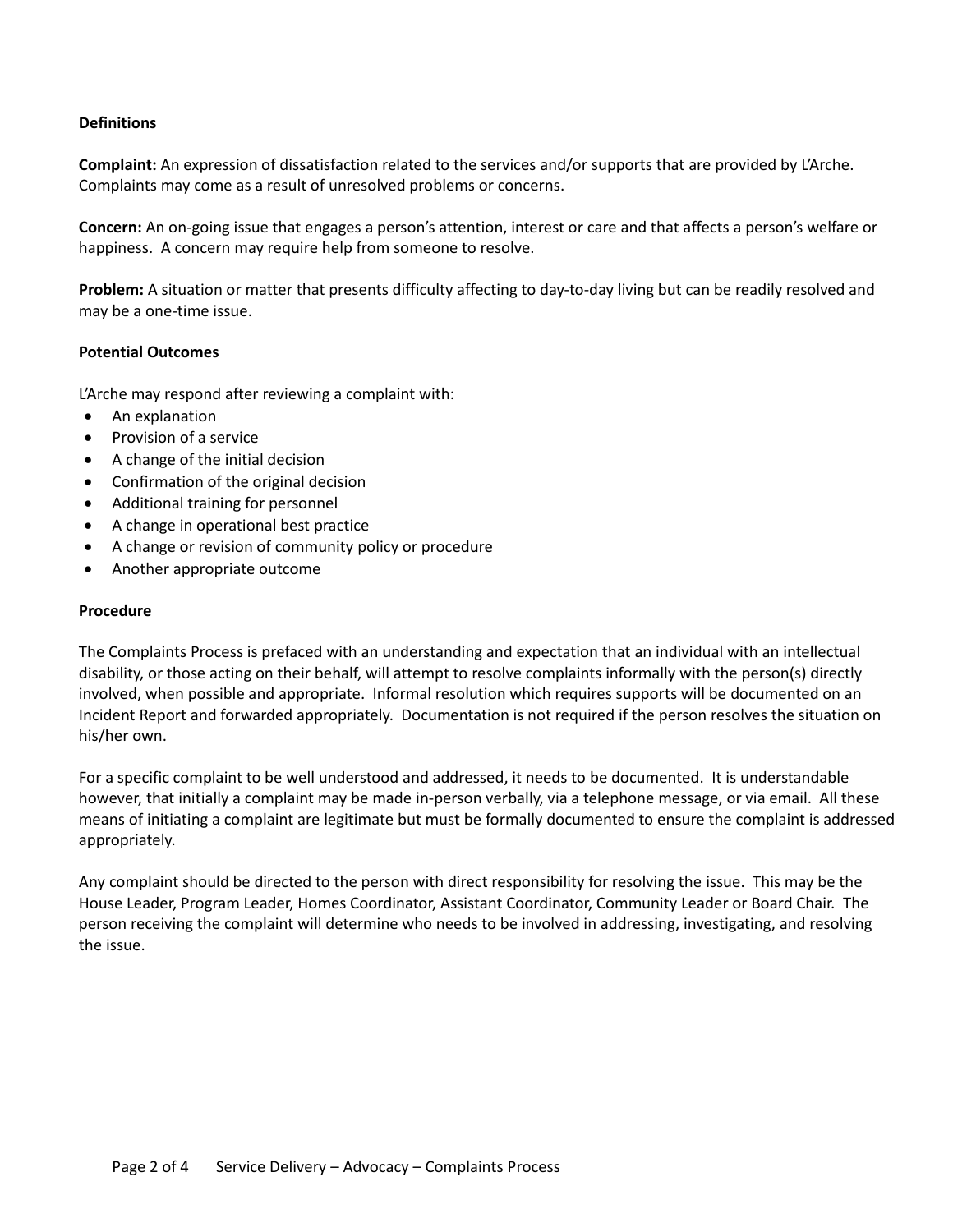## **COMPLAINTS PROCESS**

#### **Step One (House or Program Leader)**

The individual with an intellectual disability, and/or person acting on their behalf, will present documentation (in writing on a "Complaint Card", or other form e.g. audio file attached to a "Complaint Card") explaining the details of the complaint and forward it to the appropriate House or Program Leader in a sealed confidential envelope. The issue should be stated, clearly, honestly, and respectfully. If the grievance is with the House/Program Leader or another member of the team, the Community Leader/designate will assign other personnel to assist the individual. If the grievance is with the Community Leader, the Board of Directors will review the complaint, following all the steps of the process. If the grievance is with the Board, the Community Leader will forward the complaint to the L'Arche Ontario Regional Leader, who will follow all the steps of the process, and will also inform the National Board of L'Arche Canada about the complaint.

A friend, family member or another person chosen by the individual may assist and support the individual throughout the grievance process. Confidentiality and respect for privacy, as far as possible, will be afforded to any individual who is the subject of a complaint. In some instances, the individual may be removed from contact with the individual bringing the complaint.

Within three working days of receiving the complaint, the House/Program Leader will:

- Meet with the person making the complaint, (and a representative of his or her choice if desired) to explain the complaint process
- Meet with the appropriate parties to obtain all necessary information relevant to the complaint including a summary of agreed points, unresolved issues and proposed resolutions
- Discuss the issues and provide advice and options, if possible, to develop a plan to address them
- Document the review and efforts to reach a solution
- Communicate with the individual making the complaint and advise of decisions and reasons
- Determine if the individual is satisfied with the decision
- Document the resolution and provide copies of documentation to the individual and /or person acting on their behalf;
- Assure the individual that he/she will be kept informed of all proceedings and may be asked to participate in additional meetings to ensure the issue is represented accurately
- Forward a copy of documentation to the Homes/Programs Coordinator for review and inclusion in the annual review and analysis of the complaints procedure.

If unresolved, the House/Program Leader will forward an outline of their review, highlighting the resolved issues or work underway to achieve resolution and those outstanding, to both the Homes Coordinator and the complainant.

## **Step Two (Homes/Programs Coordinator)**

Within 10 days of receipt the Homes/Programs Coordinator will:

- Review background material and provide direction to the House/Program Leader and any L'Arche personnel involved.
- Meet with the person making the complaint (and a representative of his/her choice if desired) to inform them of any changes in decisions with reasons, and determine if the individual is satisfied with the decisions
- Document the resolutions and provide the individual and/or person acting on their behalf, with copies of the paperwork.
- Ensure documentation is included in the annual review and analysis of the complaints procedure